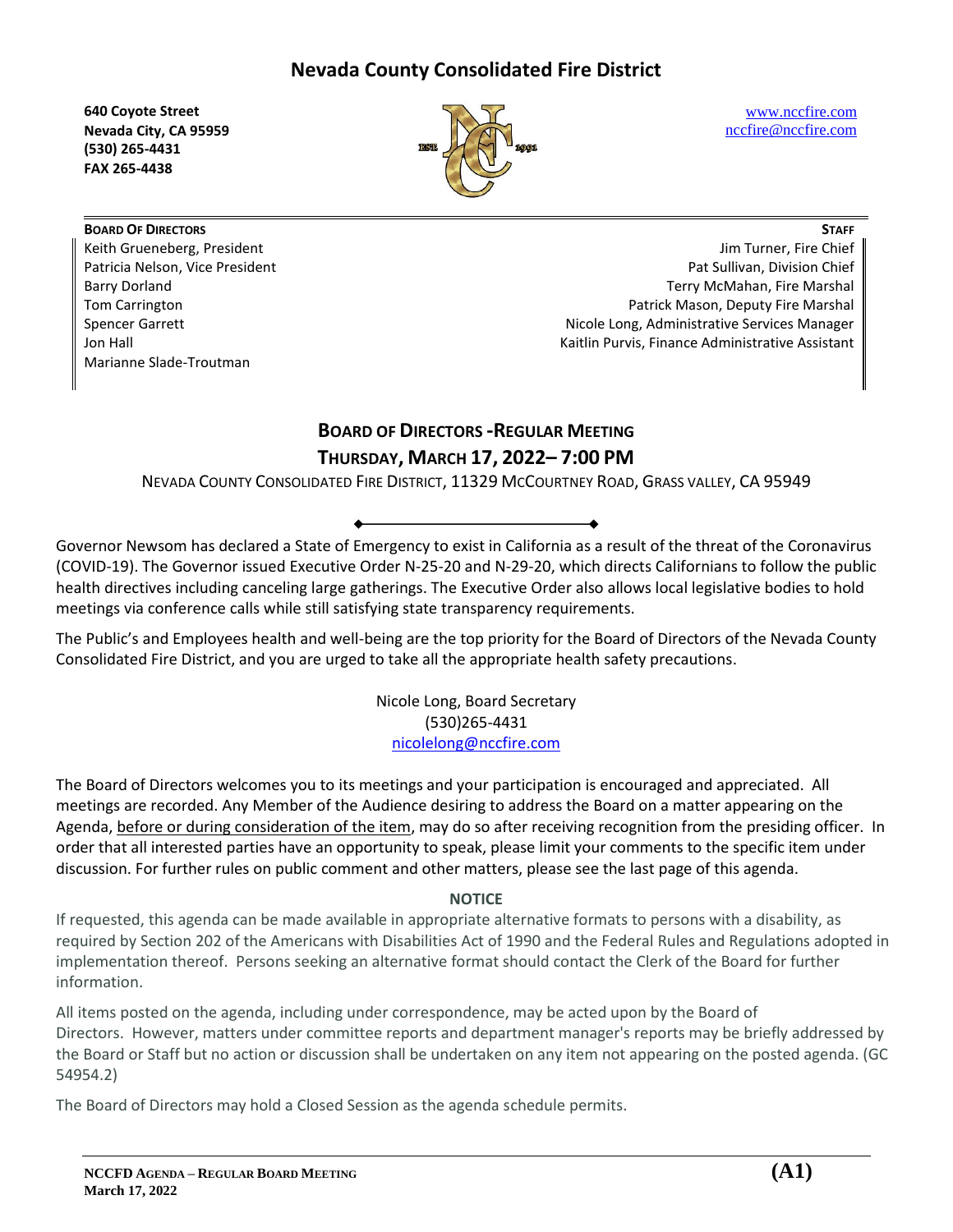## **STANDING ORDERS:**



### **\*PUBLIC COMMENT FOR ITEMS NOT ON THE AGENDA**

*Per CA Government Code 54954.3*

*This is the time for any member of the public to address the Board on any item not on this Agenda that is within the subject matter jurisdiction of the NCCFD Board. Please wait for recognition from the presiding officer. The Board generally cannot act on or discuss an item not on the agenda. However, the Board may "briefly respond" to comments or questions from the members of the public. Please see the rules for public comment at the end of this agenda.*

#### **CONSENT CALENDAR**

*These items are considered to be routine and may be enacted by one motion by the Board of Directors. There will be no separate discussion of these items. If discussion is desired, any board or staff member or interested party may request that an item be removed from the Consent Calendar to be considered separately.* 

- 1. Acceptance of Minutes February 17, 2022
- 2. Fund Balances, Check History Report and Credit Card History Report

#### **COMMITTEE REPORTS**

**STANDING COMMITTEES**

**AD HOC COMMITTEES**

FINANCE/BUDGET: **HALL, Slade-Troutman**  PERSONNEL: **Carrington, Garrett, Nelson** BOARD POLICY AND PROCEDURES: **Grueneberg** CONSOLIDATION: **Grueneberg, Dorland, Carrington**

**LOCAL AGENCY ASSIGNMENTS** 

NEVADA COUNTY FIRE AGENCY (JPA): **Garrett, Turner**

# **OLD BUSINESS**

3. Discussion and possible action, Ordinance 22-01, 2nd reading and adoption. **Chief Turner**

#### **NEW BUSINESS**

- 4. Discussion and possible action, Fire Marshal McMahan retirement. **Fire Marshal McMahan**
- 5. Discussion and possible action, Personal Protective Equipment Budget Amendment. **Chief Turner**
- 6. Discussion and possible action, Extension of Captain Eligibility List. **Chief Sullivan**
- 7. Correspondence. 7.(A) – Thank you from the County of Nevada, County Executive Officer, Alison Lehman.

#### **CHIEF'S MONTHLY REPORT**

# **\*BOARD DISCUSSION**

# **ADJOURNMENT**